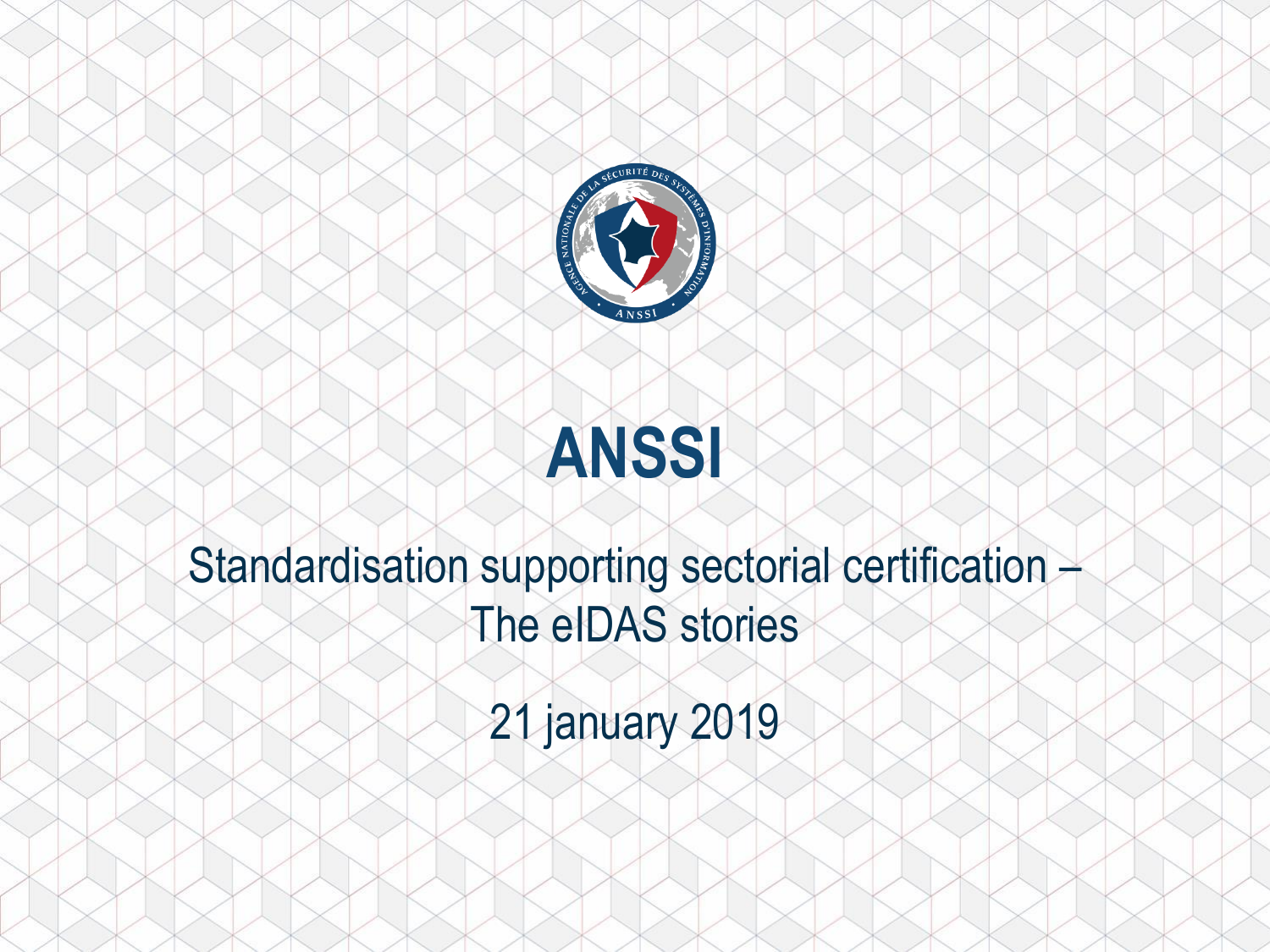### **Certification of QSCDs under eIDAS – Where are we ?**

>What we have

**Recognized protection profiles** for « **user managed** » QSCDs (e.g. smart cards) **Mutual recognition** of certified QSCDs

>What we need

**Recognized standards** (*and a slight review of the regulation*) for « **remote signing** » QSCDs Rules for **managing the security during the lifecycle** of QSCDs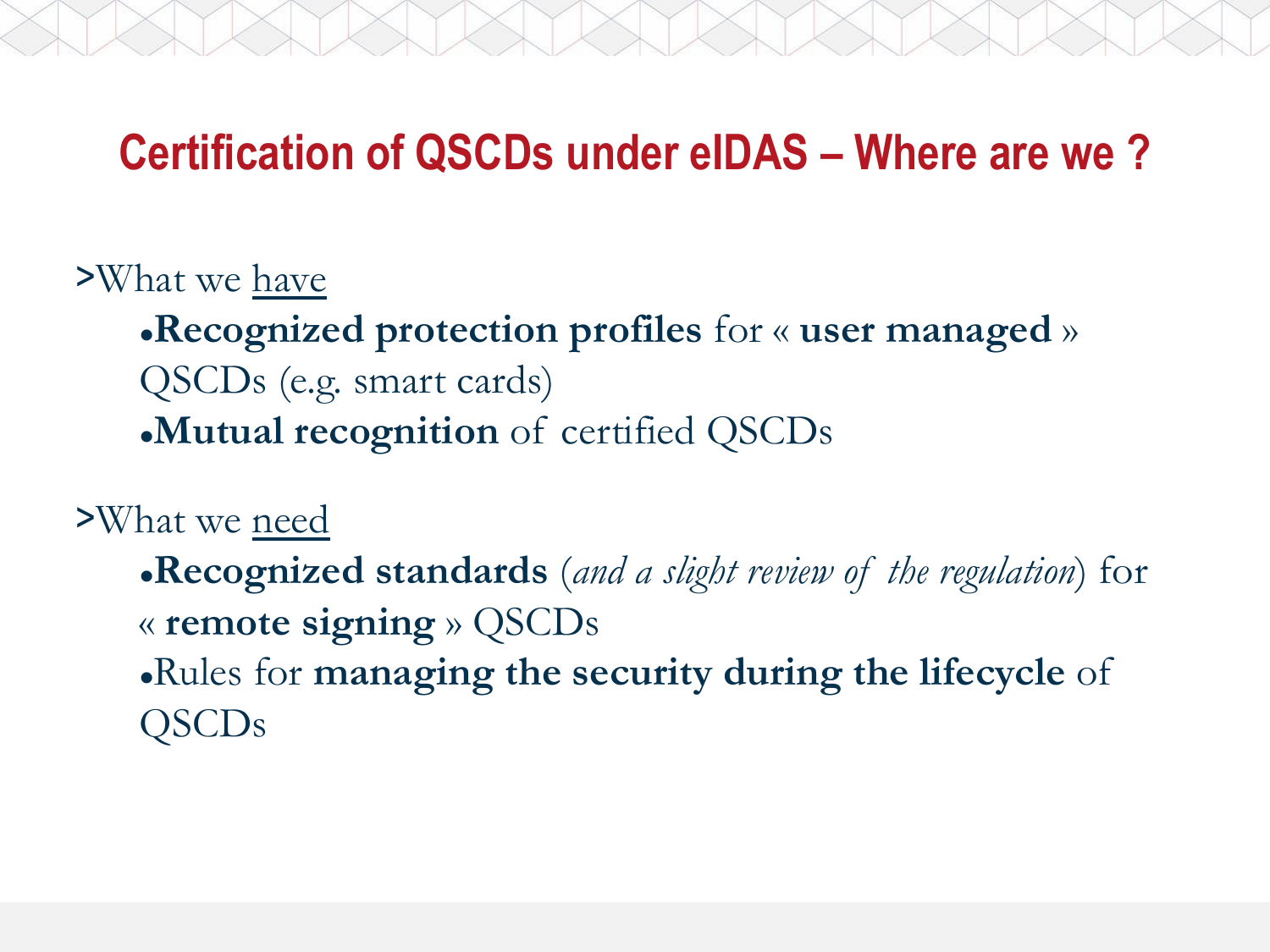### **Managing the security over the lifecycle of QSCDs**

>**Limit the duration** of a QSCD's conformity certificate >Enforce **periodic vulnerability assessment** >Take into account that **the QSCD may need to be updated** (e.g. by having in scope of evaluation the patch mechanisms & processes)

>**Require commitment from the developer** to

monitoring CVEs & published vulnerabilities, performing impact analysis on changes, communicating with CBs, SBs, CERTs and customers, etc...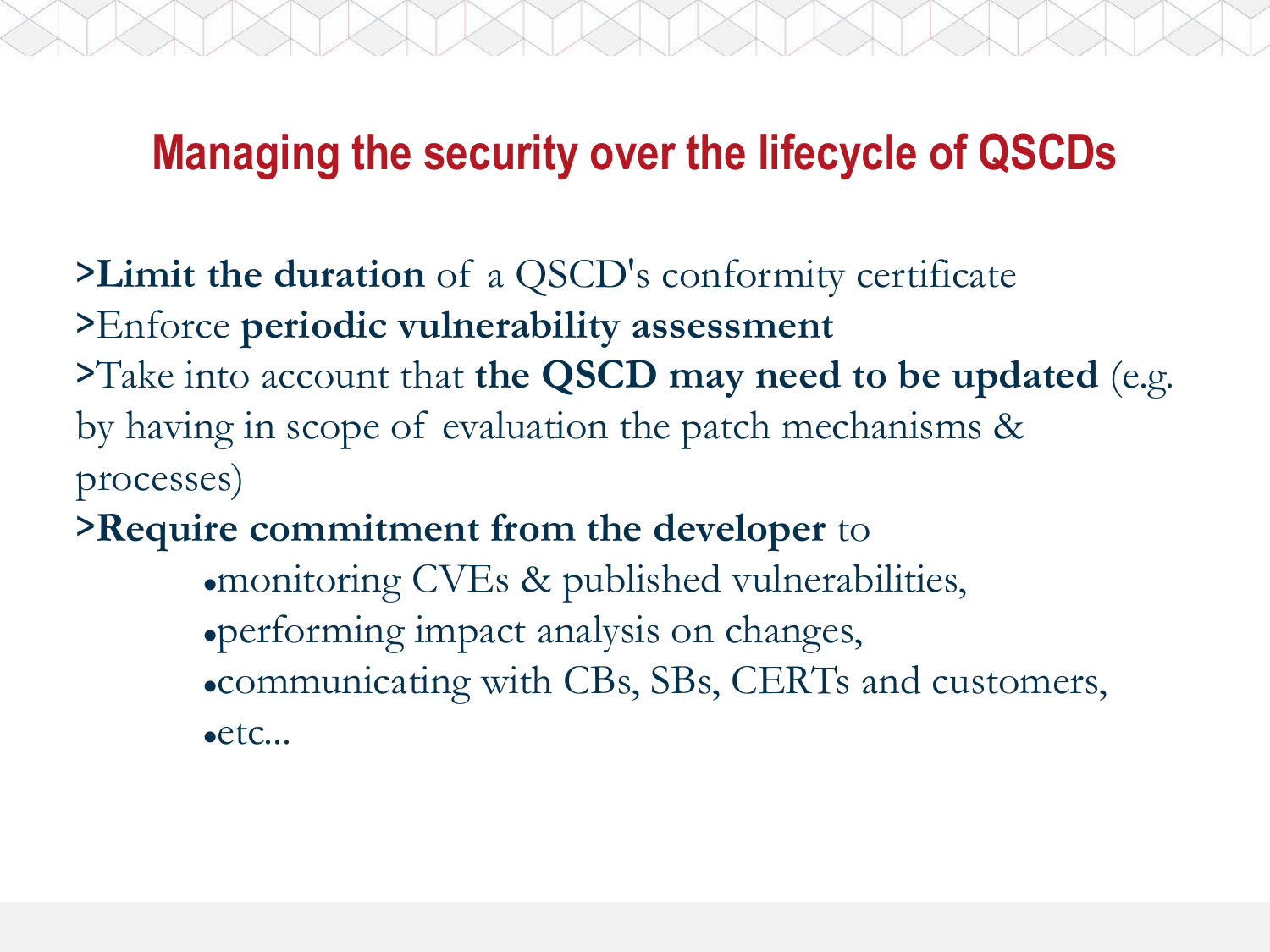### **Going further than QSCDs**

>**Other areas of the eIDAS regulation** where mandatory certification would help :

**trustworthy systems and products** used by QTSPs (notably cryptographic devices) **electronic identification means** (especially for level of assurance high)

>*Considerations on managing the security over the lifecycle of QSCDs apply there as well*